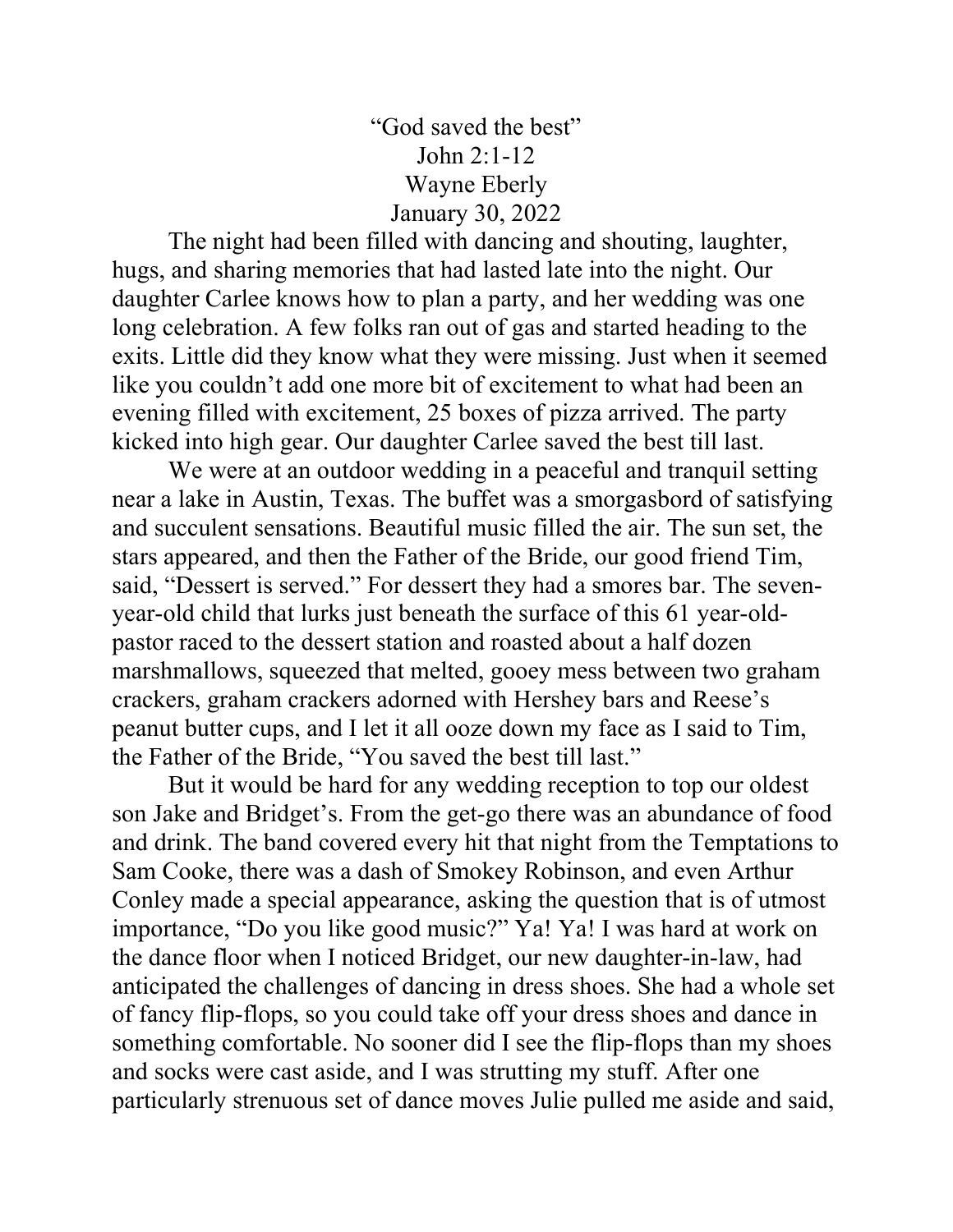"Uh, you know those flip-flops are for the girls." Oops. Didn't know that! Didn't matter. We were having a party. Again, just when it seemed like things were winding down, the wait staff appeared with trays of sliders and milkshakes. Right about that time the band unleashed a raucous version of that classic anthem from the rock and roll group Journey, and with sliders and shakes we all belted out the chorus, "Don't stop believing in…" I mean to tell you they saved the best till last.

 In Cana, a place that is about ten miles from the town of Nazareth, the town where Jesus grew up, a wedding was underway. Unlike the weddings I mentioned, where the plan all along was to save the best until last, at this wedding it looked like the ending was going to be a disaster, at least a social embarrassment and maybe even a disgrace for the whole family. The wine ran out. Every last drop was gone. They had no plan B. They didn't have any champagne on ice that had been held back for a grand finale. There was no Claret in a cup, no Pinot Grigio in the parlor. They had simply failed to plan. And you probably know the saying, if you fail to plan you plan to fail. Someone had failed to plan, and the failure was imminent. The need was immediate. We have to have some more wine, or this wedding is going to go down as an epic failure and a humiliating embarrassment.

 A wedding that has run out of wine. That is the backdrop for what the Gospel of John describes as the first of the signs Jesus did, the first of the signs that revealed his glory.

 What happens with this first of the signs Jesus did, signs that revealed his glory, is described in John chapter 2. What happens is described, but it is not explained. This story leaves us a lot to think about. Here is what happens. At the wedding were six stone water jars, the kind used by the Jews for ceremonial washing. Hmmm, that will do. Jesus instructs the servants of the celebration to fill the jars with water. The servants fill the jars to the brim, with water. How much water could those six stone jars hold? Each of the jars held from twenty to thirty gallons. Filled to the brim those six stone water jars might hold 180 gallons. And John tells us the servants filled the jars to the brim. Then Jesus said to the servants, "Now draw some out and take it to the master of the banquet."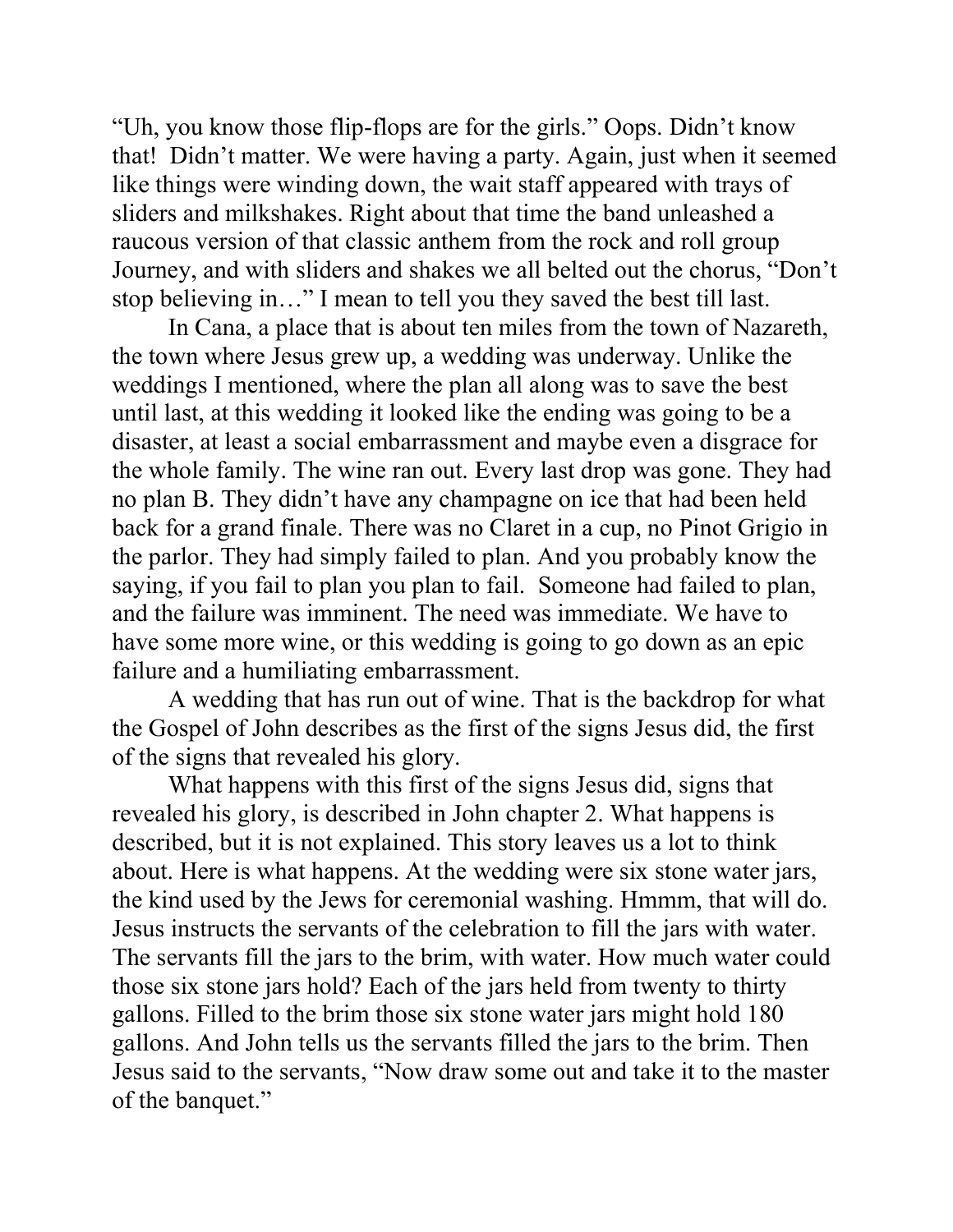What follows is a great reversal of fortune. Somewhere between the filling of the six stone water jars and the moment the master of the banquet tasted what was brought to him from those six stone water jars, a miracle occurred. Jesus turned the water into wine. Now, because of Jesus and his miracle, because of this first of the signs he performed, signs that revealed his glory, there is a great reversal of fortune. Instead of no wine, there is now an abundance of wine. Neither Cana nor Nazareth were big towns. One hundred and eighty gallons of wine is not just enough, it is an overwhelming abundance. People could drink to their heart's content and still take a jug of joy for their journey home. This first of the signs he performed show that when Jesus is in the house, there is abundance. With Jesus there is an abundance that overflows, so much so that it more than satisfies the need.

 As wonderful as it is to know that Jesus brings abundance, 180 gallon of wine abundance, overflowing and almost beyond measure abundance, this first sign of Jesus also reveals something about the quality of Jesus. The quantity is obvious…180 gallons of abundance. The quality speaks to who Jesus is. What the water that is turned into wine reveals is that Jesus not only makes a lot of wine, Jesus makes the best wine. Having tasted the wine brought to him by the servants, the master of the banquet pulls the groom aside and says, "Everyone brings out the choice wine first and then the cheaper wine after the guests have had too much to drink; but you have saved the best till now." The wine Jesus makes is the best.

 Now what do you think about this idea of saving the best till last? Maybe all this sign from Jesus, the first sign he gives in the Gospel of John, maybe all this sign from Jesus is supposed to do is make us think of other situations, other weddings, where people saved the best till last? Maybe all this first sign from Jesus will trigger in us is a little bit of comparison. Let's see, the best till last…let's

see…pizza…smores…sliders and shakes…and wine. I can see the value in each one. The mood I'm in might determine whether I want smores or whether I want wine…very interesting. Maybe that is as much as the master of banquet can take from this story. You see, for all his declarations that the best has been saved till last, the master of the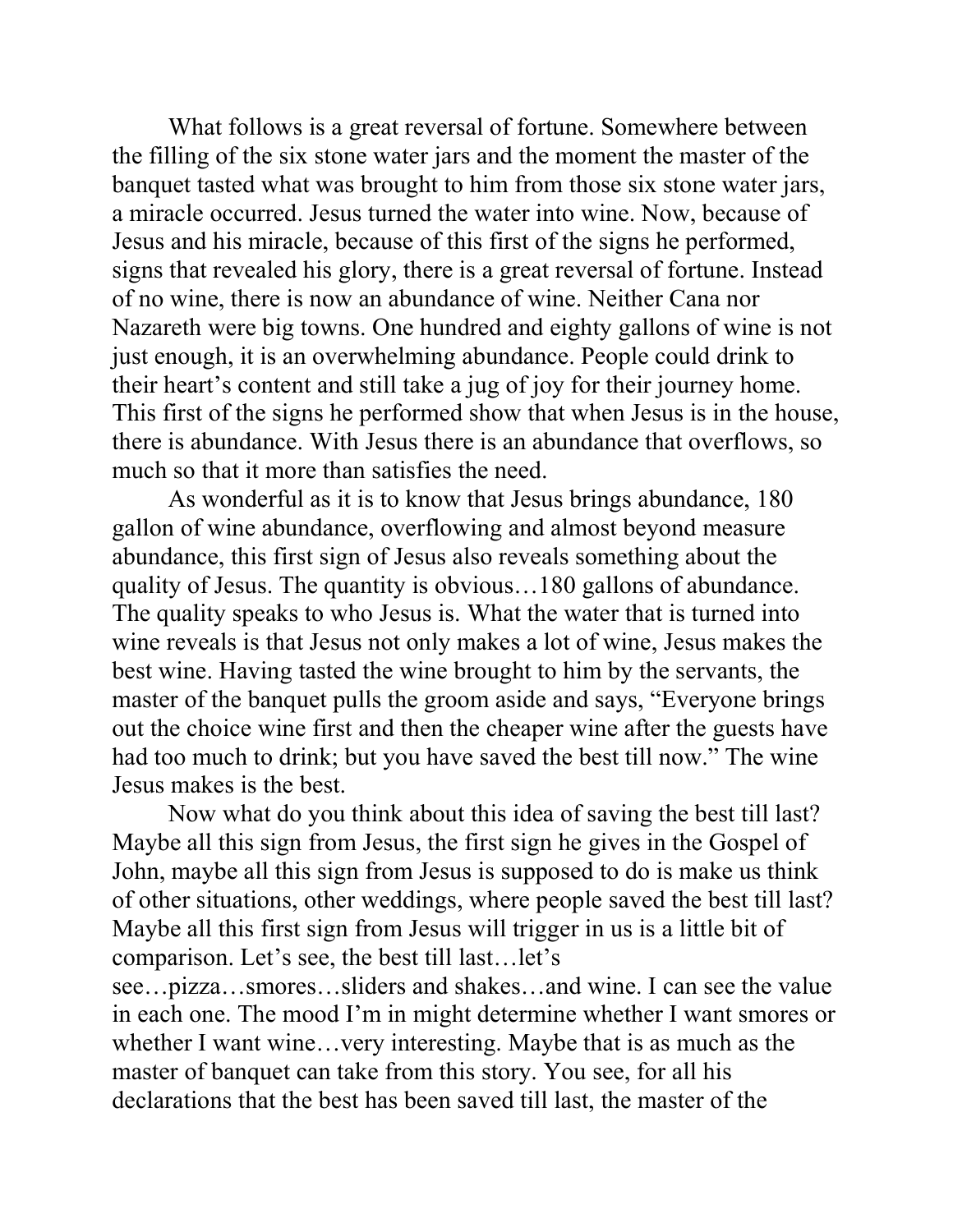banquet doesn't know that the wine he is drinking is wine that Jesus has miraculously transformed from water. When the master of banquet offers his opinion about the wine, he doesn't seek out Jesus. He finds the bridegroom and shares what is really an inside joke. I see what you are doing…you pulled a great one on the guests. You didn't load them up on the nice wine and then sneak the cheap stuff in at the end. You saved the best till last. Classy move. Real nice. Although the master of the banquet thinks he is on the inside of this joke, we realize he has actually missed the most important thing. The wine was made by Jesus. And the wine was the first sign of his glory. All of this completely escapes the notice of the master of the banquet.

 In a sense, the Gospel of John invites us to consider how many banquets and weddings and celebrations and family gatherings have all been blessed by the touch of Jesus. How many times, countless times, has Jesus been the one behind the blessing, and the ones who seem to be on the inside, the ones like the master of the banquet, have no clue the blessing came from Jesus? John's Gospel begins with this proclamation. "In the beginning was the Word, and the Word was with God, and the Word was God. He was with God in the beginning. Through him all things were made. Without him, nothing was made that has been made."

All things were made through him. The water. The stone jars. The wine. It was all courtesy of Jesus. It wasn't provided meagerly or miserly. It was supplied in abundance. It wasn't second hand or cobbled together from some leftovers, it was the finest. It was the best. All that we have in our life that is good and right and beautiful and bright is from Jesus. But the master of the banquet has no clue. All he knows is that at the end of a long night of drinking and carousing, the bridegroom pulled out the good stuff. On one level that is true. But a story like this invites us to explore another level, a deeper level, a level that is not disconnected from Jesus, but rather a level that is intimately connected to Jesus…connected to Jesus and the signs of his glory. As we explore this wonderful miracle we begin to see how even at this wedding in Cana, John is helping us understand some of the mystery and marvel of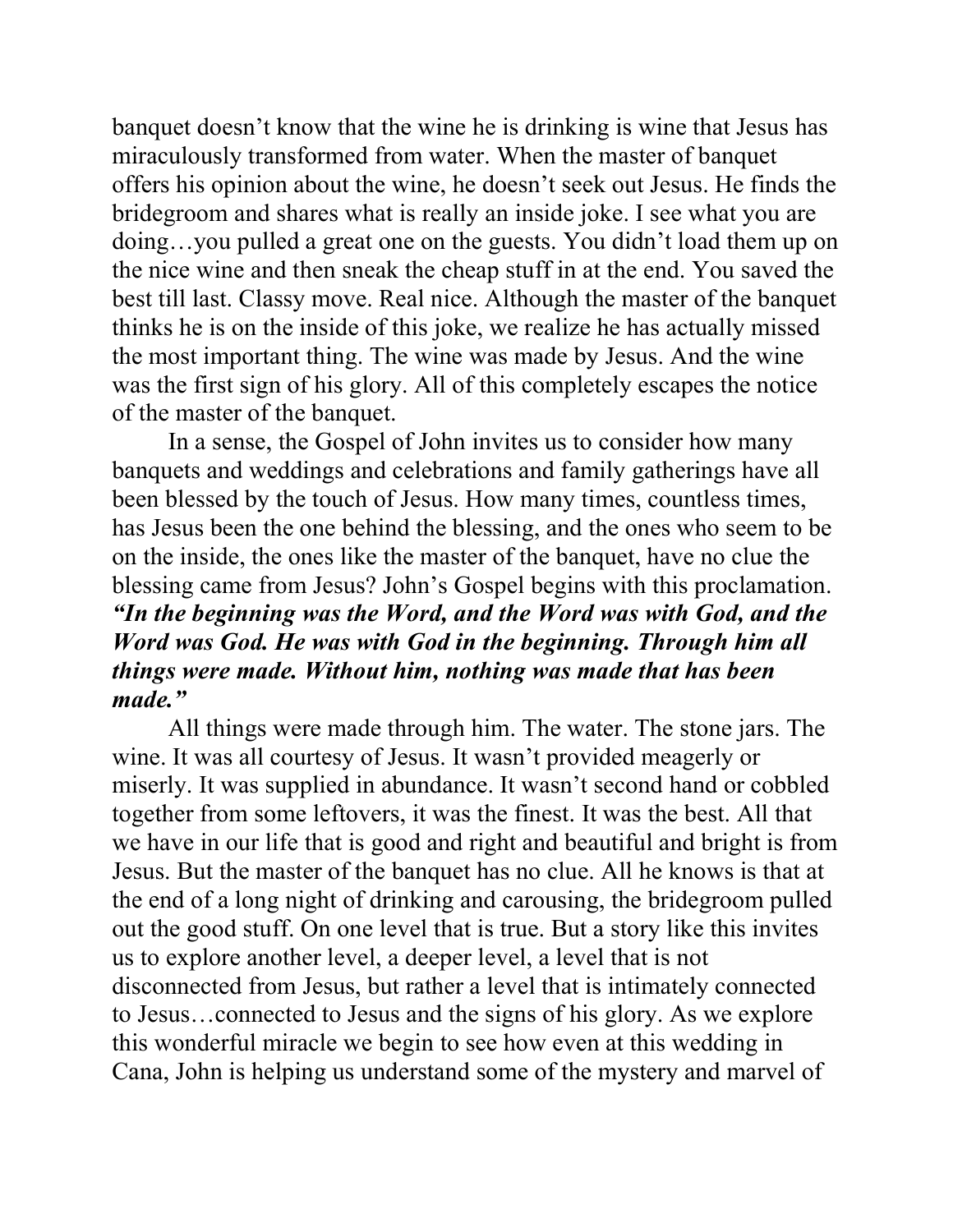phrases like, "In him was life, and that life was the light of all people" and "Behold, the Lamb of God who takes away the sin of the world."

 Images of a wedding and wine can help us as we explore the deeper meanings John might intend for us. Both weddings and wine evoke images of the Messianic kingdom, the kingdom that will come when the Messiah arrives. In John chapter one, Andrew heard John the Baptist call Jesus the Lamb of God. Andrew asked Jesus where he was staying. Andrew spent the day with Jesus. At the end of that day with Jesus, Andrew found his brother Peter to tell him, "We have found the Messiah." The Gospel of John, through Andrew, the brother of Simon Peter, has already told us the Messianic age is here. "We have found the Messiah." Now Jesus performs the first of his signs, the first of the signs that reveal his glory, at a wedding, and wine is involved. When water is turned into wine at a wedding, it is as if John is telling us, "Pay attention to this first of his signs. The Messianic kingdom is here."

 The prophet Isaiah gives a stirring description of what the Messianic age will be, what life will be like when the Messiah comes. Listen for images of a wedding.

"I delight greatly in the Lord; my soul rejoices in my God. For he has clothed me with garments of salvation and arrayed me in a robe of his righteousness, as a bridegroom adorns his head like a priest, and as a bride adorns herself with her jewels..." This is a wedding scene, and the children of God will be clothed at that wedding with garments of salvation and a robe of righteousness. Now that the people are dressed appropriately for the Messianic age, the prophet continues, "No longer will they call you Deserted, or name your land Desolate. But you will be called Hephzibah, and your land Beulah; for the Lord will take delight in you, and your land will be married. As a young man marries a young woman, so will your Builder marry you; as a bridegroom rejoices over his bride, so will your God rejoice over you." (Isaiah 61:10-12, 62:4,5) In the footnote that accompanies our opening sentences of worship this morning, we learned that Hephzibah means, "My delight is in her," and Beulah simply means married.

 This first sign that shows the glory of Jesus connects directly to the promise of a wedding to inaugurate the Messianic age. And the sign of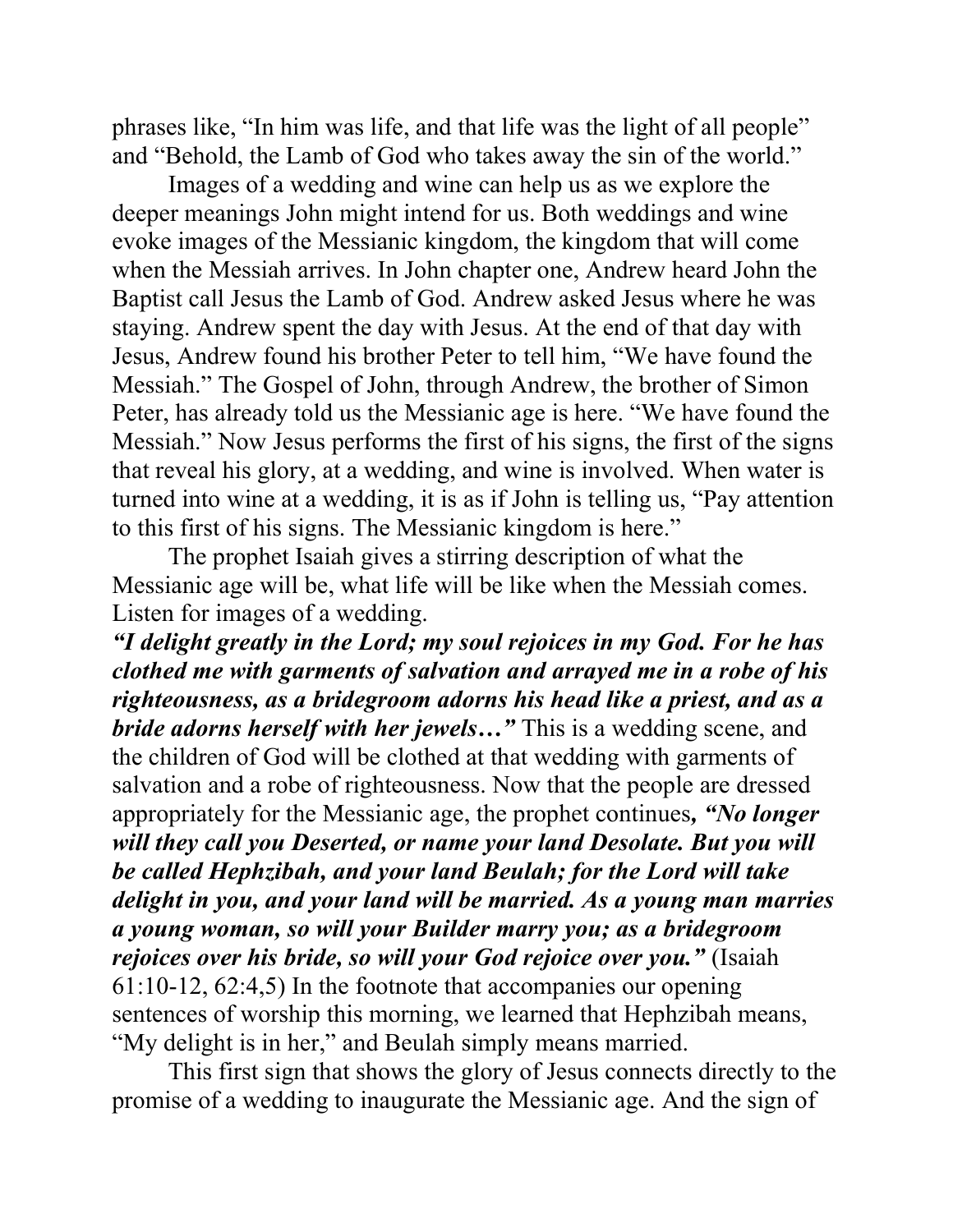the Messianic age also includes wine. Isaiah draws on the image of the Mountain of the Lord several times as he speaks of the promised Messianic kingdom. "On this mountain the Lord Almighty will prepare a feast of rich food for all peoples, a banquet of aged wine the best of meats and the finest of wines. On this mountain he will destroy the shroud that enfolds all peoples, the sheet that covers all nations; he will swallow up death forever. The Sovereign Lord will wipe away the tears from all faces; he will remove his people's disgrace from all the earth." (Isaiah 25:6-8)

 All the master of the banquet could see was a clever trick the bridegroom pulled, saving the best wine till the last. He missed so much. The fine and abundant wine was not an end in itself. The abundance and the wine were a sign that the Messiah was present, his kingdom was breaking into this world. In the front of the house, with the guests and the bridegroom and the master of the banquet, there was a lot of winking and poking each other in the side and slapping one another on the back as they all realized they saved the best till last. That's the front of the house.

 But in the back of the house, where the servants were, they were coming to understand that a much deeper meaning was attached to the wedding and the wine. The master of the banquet didn't know where the wine came from. The servants did. The servants knew where the wine came from. The servants filled those jars with water. When the servants drew out the water, it had become wine. All because they did what Jesus told them to do. The servants knew about the wedding and the wine. And apparently his followers did too. Finishing the story John writes, "What Jesus did here in Cana of Galilee was the first of the signs through which he revealed his glory; and his disciples believed in him." The servants knew. The disciples knew.

 For those who know, for those who are servants of the Lord and followers of the Lord and disciples of the Lord, for those who are often in the back of the house, blessed by God with being able to see the mystery and the marvel, the phrase uttered by the master of the banquet takes on a profound and significant meaning. "You saved the best till now." "You saved the best till last."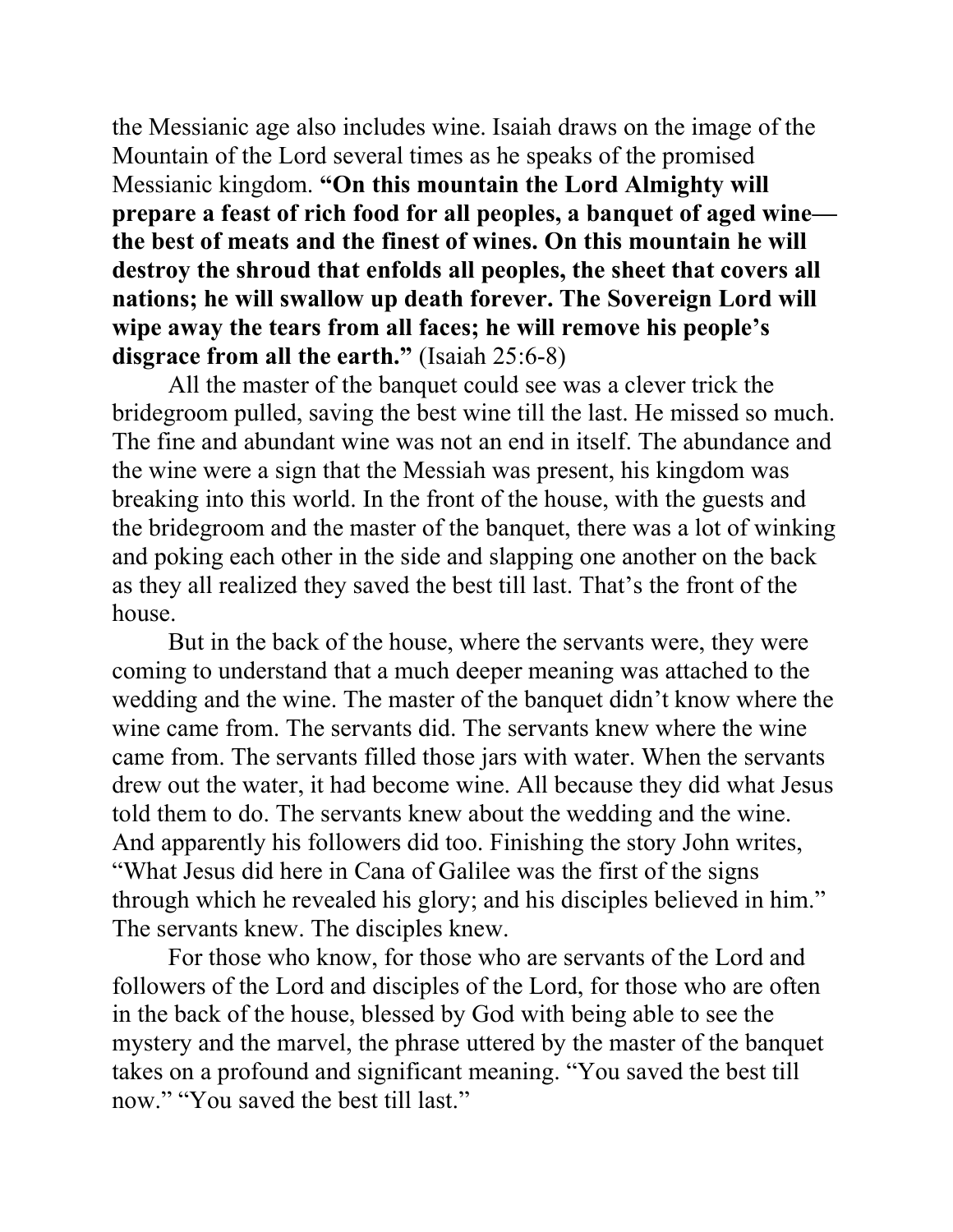In the synoptic gospels, a parable is told by Jesus about a vineyard. The vineyard is an image of the kingdom of God. A vineyard is directly related to the fruit that comes from that vineyard. Yes, a vineyard is connected to wine. Jesus tells a story about a vineyard. A man plants a vineyard. When the fruit is ready to be harvested, the owner of the vineyard sends a servant to get some of the fruit. But the tenants beat the servant and send him away empty. The owner sends another servant, and another with the same result. Finally, the owner decides that if he sends his son, the tenants will respect the son, and receive the son. As that parable is fleshed out, the understanding is that God planted the vineyard, his people Israel. He sent his prophets, prophets like Moses and Elijah, he sent his prophets to the people, but the tenants, the children of God, the people of Israel, they did not receive the servants. As Jesus tells this parable, with the owner finally saying, "I will send my son," it is obvious Jesus knows that he, the Son who has been sent from the father, will be rejected, that he will suffer, and that he will be put to death.

 Certainly, there is an aspect of the suffering and death of Jesus that is foreshadowed even as the wedding roars on in full celebration mode, fueled by the fine and abundant wine. Wine. The finest wine. Wine, the symbol of the lamb of the Passover. Wine that Jesus will one day speak words over. "This cup is the new covenant…sealed in my blood…for the forgiveness of sins." In the front of the house, they are drinking up the wine, slapping backs, trading jokes, and laughing about how the best has been saved till last. In the back of the house, among those who know the wine came from Jesus, among those who know Jesus is the Lamb of God who takes away the sin of the world, in the back of the house there is a reverent realization that this first sign will be directly linked to the last sign that displays God's glory, the suffering and death of the cross. But…and this is so important…but, and this is the blessed gift those in the back of the house come to know, and this is what brings such great joy as the glory of God is displayed in Jesus. Jesus will not only suffer and die. Jesus will rise again from the dead. When the gospels end with the resurrection, when the Messianic age